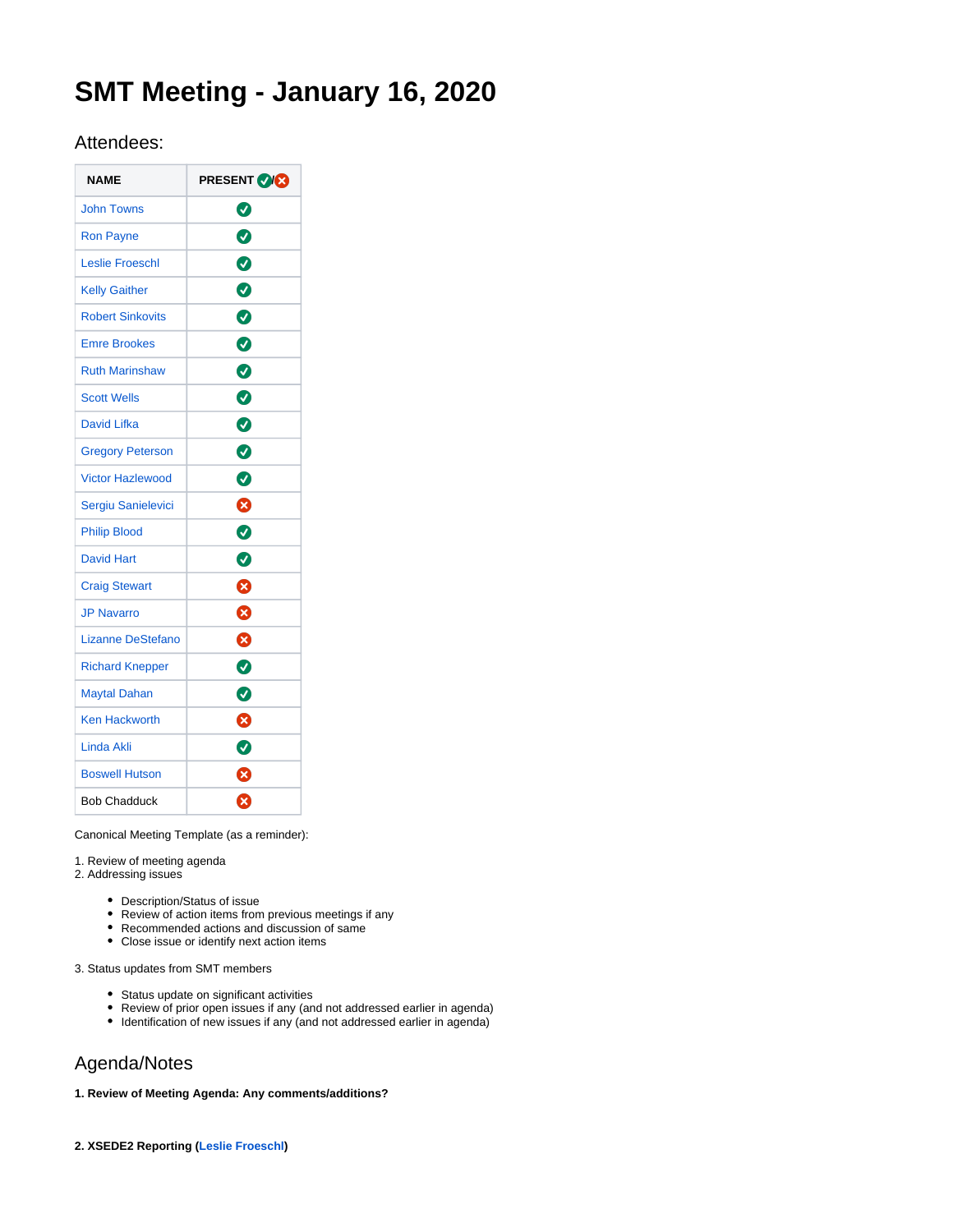# Previously:

• Previous discussion archived: [SMT Meeting - December 19, 2019](https://confluence.xsede.org/display/XT/SMT+Meeting+-+December+19%2C+2019)

# Discussion:

- IPR11 compilation will begin on February 1. Email with instructions will be sent out in the next few days, and L2 PMs will be communicating with people in their area about pulling your section's part of the report together. Please be responsive and get your text in by the due date, and make sure staff in your area do the same.
- Risk review email was sent out earlier this week. Please be sure to review all risks assigned to you before the end of January.

Decisions:

### **3. New NSF Service Provider Resources [\(Victor Hazlewood\)](https://confluence.xsede.org/display/~victorh)**

# Previously:

- (12/19) Added to agenda.
	- Need to get status/have discussion about how things are going on this call.
		- Open Storage Network: initial kickoff meeting was Oct 31, meeting minutes sent out to all the affected XSEDE group for integration. Victor following up with those XSEDE groups. Entry put in RDR for Open Storage Network
		- Stony Brook: had one initial call at the summer quarterly meeting. Victor following up with Robert to do an SP kickoff in Jan
	- U Del: Scheduling kickoff meeting in January. Doodle poll already sent to them.
	- Will drop off Bridges-2 and Expanse for detailed status since PSC and SDSC are plugged in so well to XSEDE. (Ken at PSC and Bob at SDSC, for example)
- (1/16) Status of new SP resources:

| <b>SP Resource</b>   | Org                 | Link                         | ΡI                | <b>NSF Award</b> | <b>Target Date</b> |
|----------------------|---------------------|------------------------------|-------------------|------------------|--------------------|
| Bridges-2            | <b>PSC</b>          | Bridges-2 press release      | Nick Nystrom      | 1928147          | Summer 2020        |
| Expanse              | <b>SDSC</b>         | <b>Expanse press release</b> | Mike Norman       | 1928224          | Summer 2020        |
| <b>DARWIN</b>        | U Delaware          |                              | Rudi Eigenmann    | 1919839          | TBD                |
| Open Storage Network | Collaboration (5)   | openstoragenetwork.org       | Collaboration (5) | 1747507          | Summer 2020        |
| Ookami               | SUNY at Stony Brook | Ookami press release         | Robert Harrison   | 1927880          | Summer 2020        |
| <b>DISCO</b>         | Johns Hopkins Univ  | <b>DISCO</b> news item       | Dennice Gayme     | 1920103          | TBD                |

#### Discussion:

- RAS is aware of all of these. Darwin gave timeline of later summer for fall allocations.
- Dave H. hadn't heard of DISCO before. Related to Open Storage Network?
	- Victor talked with them yesterday. MRI award that has already been awarded w/ stipulation that states they will be joining XSEDE. They still need to do XSEDE Federation application.
	- Planning to pull team together for call after XSEDE Federation application letter is submitted
- Cancer computer is not on the list.
	- They still need to go through application process. Will be added once the XSEDE Federation application comes through. John will ping them re. status of their application letter.
- Kickoff meeting with OSN was held.
	- Need to get connected with allocations, XCI (Victor sent email to JP & Shava)
- Kickoff meeting with U Delaware was held. Working to get that connected to allocations process by Oct. 2020 allocations cycle.
- Stony Brook has not been responsive to Victor so still working on that.

# Decisions:

### **4. Licensing for XSEDE software [\(David Hart](https://confluence.xsede.org/display/~davidlh))**

## Previously:

- (6/20) Added to agenda.
- (6/20) Email from Dave H:

I checked the current XSEDE github repo ([github.com/xsede\)](http://github.com/xsede) and XCI has been applying the MIT license (which appears to be a reasonable choice per Dan, Svetlana and others), but with copyright assigned to XSEDE (which I believe isn't appropriate).

The last email from Svetlana follows.

I think we need to codify XSEDE's licensing approach and apply it consistently. This would be good to have decided before we start implementing a future "transition plan".

- (7/18) Tabling this topic until the next call.
- (8/15) Need to be discussed separately, legal guidance starts with Illinois, do developers have an opinion whether this is the right license? Need to create a new policy. Dave will follow up with Ron on the next steps.
- (10/10) Dave sent Ron the info. Ron is trying to find someone at NCSA to help with this and then will have a call with that person and Dave to move this forward.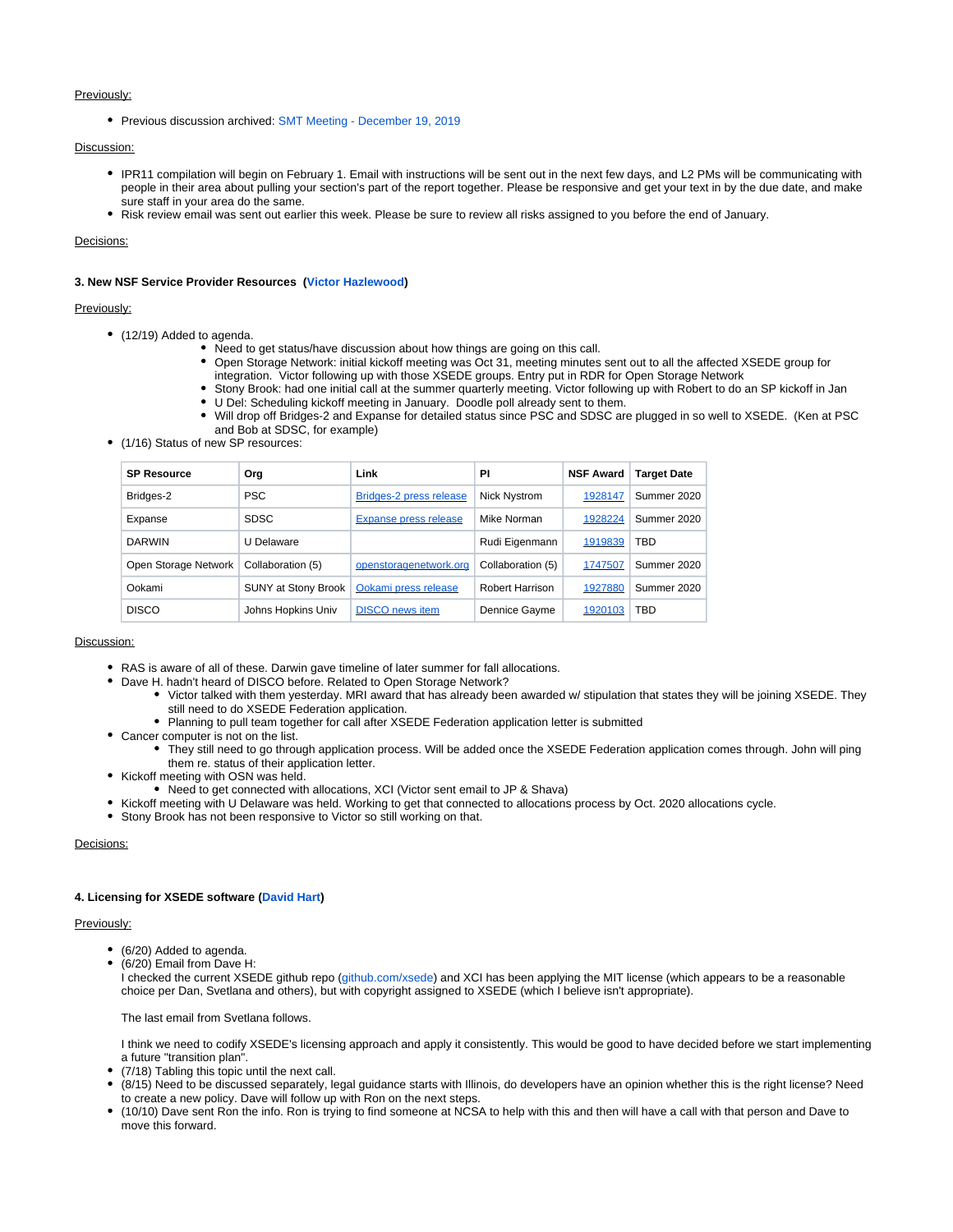- (10/24) Proceed with recommendation to pursue copyright by UIUC as rep of XSEDE project with partners listed. Ron sent this to campus for feedback on copyright. Waiting for response. Software will all be open source. Ron is checking cooperative agreement to be sure copyrights aren't listed.
	- Dave is looking at the licensing side of things. Dave reached out to local legal counsel for options.
- (11/7) Ron & Dave met with UIUC person about copyright. Legal has now been contacted and provided a suggested wording that they're sending to us. They have to go through cooperative agreements for all subs from both XSEDE1 and 2 so this is taking a little time. Hope to have final guidance by next week to send to everyone.
- Choosing which open source license will be the next issue.
- (12/19) Language has been recommended by UIUC legal. Need to formalize what this means for developers. Question still outstanding re. language being adapted to different open source license. Can move forward with current need once we translate legal guidance into steps developers should take. Will coordinate with JP & others on this.

# Discussion:

- Waiting for response to followup question.
- Dave & Ron to followup.

#### Decisions:

# **5. XDCDB and production server access policy ([David Hart](https://confluence.xsede.org/display/~davidlh) )**

## Previously:

- (12/19) Added to agenda: [SMT Meeting December 19, 2019](https://confluence.xsede.org/display/XT/SMT+Meeting+-+December+19%2C+2019).
	- Following the recent XDCDB security incident, we closed/inactivated a number of XDCDB roles, and we are now fielding requests from users to turn some of them back on. We want to clarify the XSEDE approach (if not formal policy) for responding to such requests consistently.
	- Ops & RAS will:
		- Assess all accounts (Victor will help)
		- Notify people & collect info & put into buckets of staff, SPs, etc.
		- Suggest policy for governing these things

#### Discussion:

- Working through roles on XDCDB that have access to database & closing out some. Don't know where some came from so may shut those off and see if anyone complains. Not terminating any accounts that have been used in last month.
- Victor still working on drafting a policy.
- Some people only access to get data for IPR. Should they email to get access?
	- In those cases those people have not been removed. Susan still has access.

# Decisions:

### **6. Update on PRACE-RIST-XSEDE allocations process. ([Ron Payne](https://confluence.xsede.org/display/~rpayne) )**

# Previously:

- (10/24) Added to agenda.
	- https://[prx-submit.xras.xsede.org](http://prx-submit.xras.xsede.org/)
	- Agreement to use XRAS for any allocations requests for partnership
	- Detailed info being collected from PRACE & RIST to finalize & configure tool the proper way, get resources into RDR, etc. Need to know who at PRACE & RIST are the contact people who can respond quickly
	- John talked to SP Forum & XSEDE service providers about being involved in partnership.
	- Finalizing call itself to go out. All 3 groups have reviewed & approved.
	- PRACE & RIST users can submit as guest or with a portal account. (Will not have to set up a portal account.)
- $•$  (11/7)
	- Ron met with Ken & Ester. XRAS instance has been set up & needs to be populated. Need info from PRACE and RIST to get the tool up and going still. Meeting at SC with PRACE/RIST folks to sort out final details.
	- John discussed with SPF. Will follow up with allocated SP PIs. If this moves forward, in a year or so may do more substantial allocations. Need to make sure we don't violate any terms in their cooperative agreements with NSF.
	- Finalizing call–should go out on Monday. Dates/template need to be reviewed by Dave (John forwarding to him today). Ron to follow up with ER so we can push this out once call is ready
- $•$  (12/19)
	- No computing resources that need to be put into RDR for RIST as they're only providing support.
	- Waiting for PRACE resource info.
	- Deadline is in December. Will this be extended? John is asking this question because we don't have full info. If the decision is to extend deadline, let Dave know.

# Discussion:

- 1 submission from last month's call. There were some questions that we need more info from submitter. Discussing possible reasons for low number.
- Next call will open early March/close end of March. Will review in April with award allocations starting in mid-May. Will need XRAS instance for this.
	- Working with PRACE to get resources into XRAS.
	- Working to get PRACE & RIST reviewers set up in system so they can review.
- Identified where we've had some missteps. ACTION [Ron Payne](https://confluence.xsede.org/display/~rpayne) Ron, Dave, Ken, Phil, Bob, John to discuss this to make sure we're getting things done in a timely manner.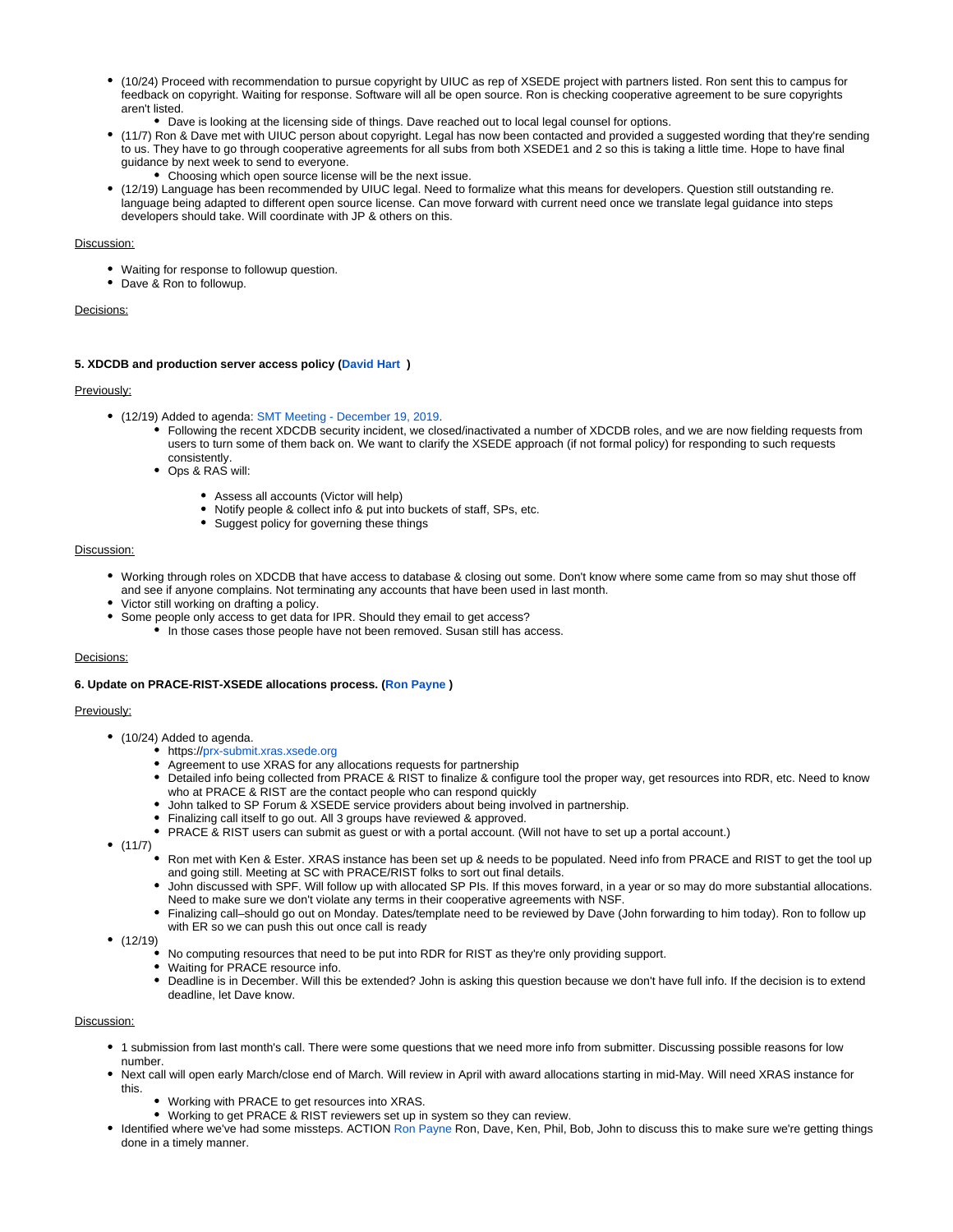Suggestion: make continuous opportunity/always open instead of having deadlines. Could still promote at certain times. Some timing/alignment issues with Japanese but will talk about this as an option.

# Decisions:

#### **7. Interconnections diagrams (create 2) [\(John Towns](https://confluence.xsede.org/display/~jtowns) )**

# Previously:

- (12/19) Added to agenda.
	- 1 diagram to demonstrate what you do
	- 1 diagram to demonstrate how you get it done
	- Notes from December QM: [20191204- Review L2 Diagrams demonstrating interconnections across project](https://confluence.xsede.org/display/XT/20191204-+Review+L2+Diagrams+demonstrating+interconnections+across+project)
	- Feel this is busy work & uncertainty about how to approach this.
	- Table this topic until January when John can share his thoughts.

#### Discussion:

- How to better articulate to review panel exactly how interdependent parts of XSEDE are. Tried to compartmentalize things but makes it harder to see interdependencies. Want to articulate in clear & consistent way.
- Help inform NSF about some of the complexities that aren't evident to them when they're developing solicitation. If they create multiple award scenario will create some dependencies across different project.
- Value in having different L2 areas represent in similar way
- Dave: take all stakeholders into account
- Bob: focused on interconnections between L2s
- ACTION [Ron Payne](https://confluence.xsede.org/display/~rpayne) John & Ron to discuss off-line.

#### Decisions:

#### **7. PIF Submission Review [\(Ron Payne](https://confluence.xsede.org/display/~rpayne) )**

#### Previously:

- Added to agenda.
	- Integrate the online textbook exercises with the CCRS toolkit (Details emailed to SMT 13-Jan 2020)

#### Discussion:

- Despite current lack of funds, we should continue to accept submissions and put into priority list where ever we feel they fit.
- Phil: Nice project, but cost seems high. Moderate impact in terms of overall project. \$100K to integrate with one class. Would this same cost be required for other classes?
- Bob: Lowers threshold for starting with parallel computing. Same concerns about cost & how that will be divided between sites. Why should this be funded separately instead of through CEE funds since this is within their scope? (John: assume this is outside their budget.)
- Greg: Idea is good, but cost doesn't seem justified. More detail on cost would be helpful.
- Dave H: 12 mos to complete. XSEDE could only take advantage for 8 mos. How would investment have long-term impact if we invest in it. More details of long-term implications would be helpful.
- Emre: Need detailed budget. Any attempt to integrate into CSRI toolkit? Where will this be hosted? If on Cornell, will they support this for expected class sizes? Any attempt to host this on XSEDE resources?
- Process is such that people propose an idea and get feedback about value of it and whether they should take next step and pull together more detail. Long term impact and whether the cost is only for one class would be good to get answered prior to making a decision. [Ron Paynet](https://confluence.xsede.org/display/~rpayne)o share this back with submitter.

Decisions:

## **Around the call updates**

Follow this basic outline:

- Status update on significant activities
- Review of prior open issues if any (and not addressed earlier in agenda)
- Identification of new issues if any (and not addressed earlier in agenda)
- Identification of recent improvements implemented

#### Updates from SMT members:

- PI (John/Ron)
	- Talked with Bob C re. transition plan we are to deliver. Assumption we would know who subsequent awardee(s) would be. Hard to do this without knowing that. Less than 24 mos to end of project and still no solicitation. We won't know who awardee(s) is/are until long after we have to do something.
		- Bob said to focus on core things that will have to continue and do the best we can based on our knowledge and what we feel is important.
		- Procedures re. allocations process have been written up by RAS–important artifact to share.